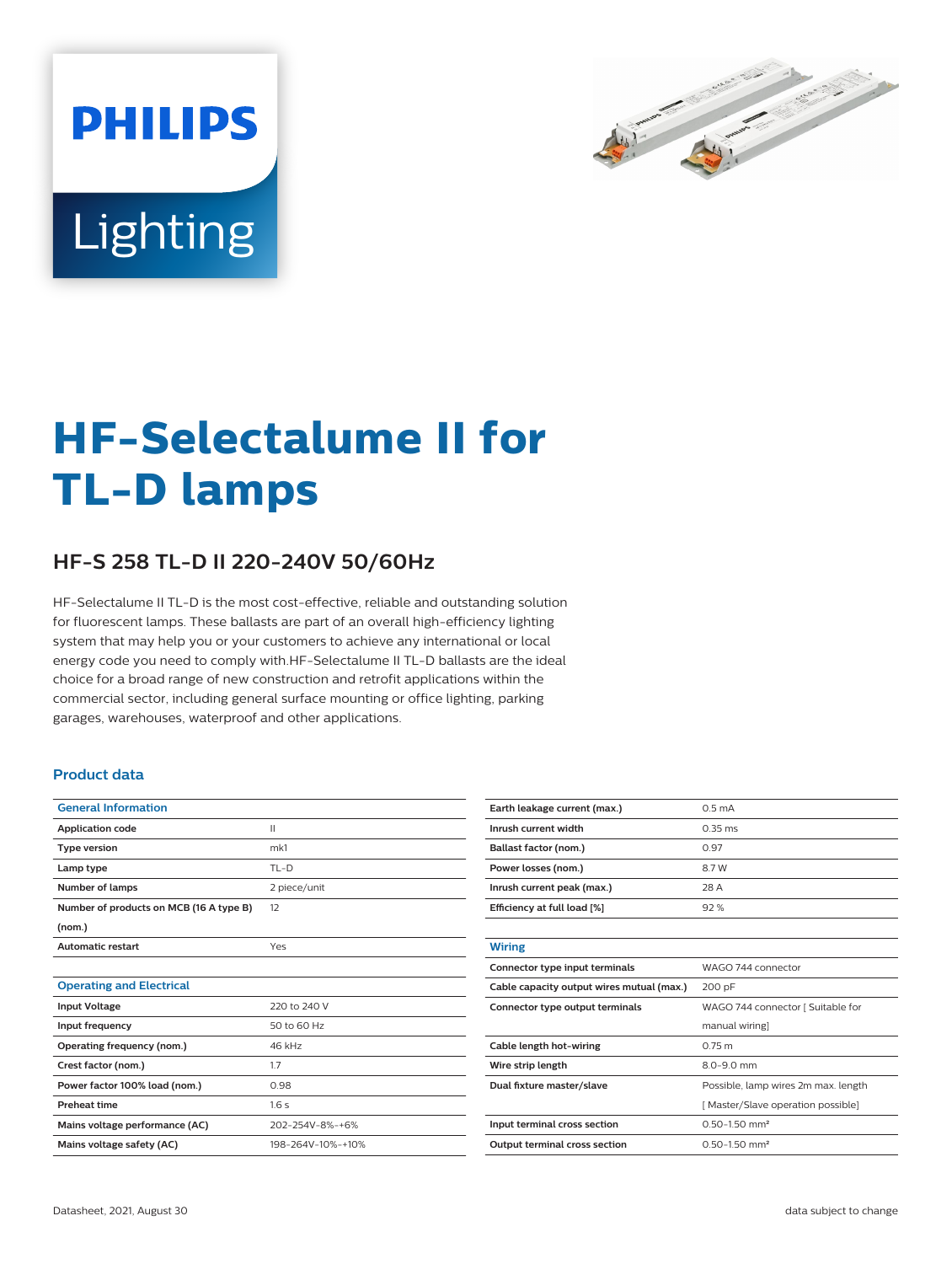### **HF-Selectalume II for TL-D lamps**

| Cable capacity cold output wires - earth | 200 pF          |
|------------------------------------------|-----------------|
| (max.)                                   |                 |
| Cable capacity hot output wires - earth  | 200 pF          |
| (max.)                                   |                 |
|                                          |                 |
| <b>System characteristics</b>            |                 |
| Rated ballast-lamp power                 | 58 W            |
| Rated lamp power on TL-D                 | 58 W            |
| System power on TL-D                     | 111.7 W         |
| Lamp power on TL-D                       | 102 W           |
| Power loss on TL-D                       | 9.7 W           |
|                                          |                 |
| <b>Temperature</b>                       |                 |
| T-ambient (max.)                         | 50 °C           |
| T-ambient (min.)                         | $-20 °C$        |
| T storage (max.)                         | 80 °C           |
| T storage (min.)                         | $-40^{\circ}$ C |
| T-case lifetime (nom.)                   | 75 °C           |
| T-Case maximum (max.)                    | 75 °C           |
|                                          |                 |
| <b>Mechanical and Housing</b>            |                 |
| Housing                                  | L 280x30x28     |
|                                          |                 |
| <b>Emergency Operation</b>               |                 |
| Nominal light output after 60 seconds    | 100% of FBLF    |
| Normal operating voltage (DC)            | 220-240 V       |
| Battery voltage guaranteed operation     | 176-275 V       |
| Battery voltage guaranteed ignition      | 186-275 V       |

| Emergency ballast lumen factor (EBLF) | 100 %                                     |  |  |
|---------------------------------------|-------------------------------------------|--|--|
| (nom.)                                |                                           |  |  |
| Nominal light output after 5 seconds  | 50% of EBLF                               |  |  |
|                                       |                                           |  |  |
| <b>Approval and Application</b>       |                                           |  |  |
| Energy efficiency index               | A <sub>2</sub> BAT                        |  |  |
| <b>IP</b> classification              | IP 20 [ Ingress Protection 20]            |  |  |
| <b>EMI 9 kHz  30 MHz</b>              | EN55015                                   |  |  |
| <b>Vibration standard</b>             | IEC68-2-6 F c                             |  |  |
| <b>Bumps standard</b>                 | IEC 68-2-29 Eb (10G/16ms)                 |  |  |
| <b>Approval marks</b>                 | F-Marking CE marking ENEC certificate     |  |  |
|                                       | CCC certificate C-Tick certificate PSB    |  |  |
|                                       | certification TISI marking SIRIM approval |  |  |
|                                       | CB Certificate CCC certificate VDE-EMV    |  |  |
|                                       | certificate                               |  |  |
| Humming and noise level               | $<$ 30 dB(A)                              |  |  |
|                                       |                                           |  |  |
| <b>Product Data</b>                   |                                           |  |  |
| Full product code                     | 872790089746300                           |  |  |
| Order product name                    | HF-S 258 TL-D II 220-240V 50/60Hz         |  |  |
| EAN/UPC - product                     | 8711500999085                             |  |  |
| Order code                            | 89746300                                  |  |  |
| SAP numerator - quantity per pack     | 1                                         |  |  |
| Numerator - packs per outer box       | 12                                        |  |  |
| <b>SAP</b> material                   | 913713032566                              |  |  |
| SAP net weight (piece)                | 0.193 kg                                  |  |  |

#### **Dimensional drawing**

 $A<sub>2</sub>$ 

| Product                                                            | D1. | - 61 | - A1 | A <sub>2</sub> | B1 |
|--------------------------------------------------------------------|-----|------|------|----------------|----|
| HF-S 258 TL-D II 220-240V 4.1 mm 28.0 mm 280.0 mm 265.0 mm 30.0 mm |     |      |      |                |    |
| 50/60Hz                                                            |     |      |      |                |    |

**HF-S 258 TL-D II 220-240V 50/60Hz**